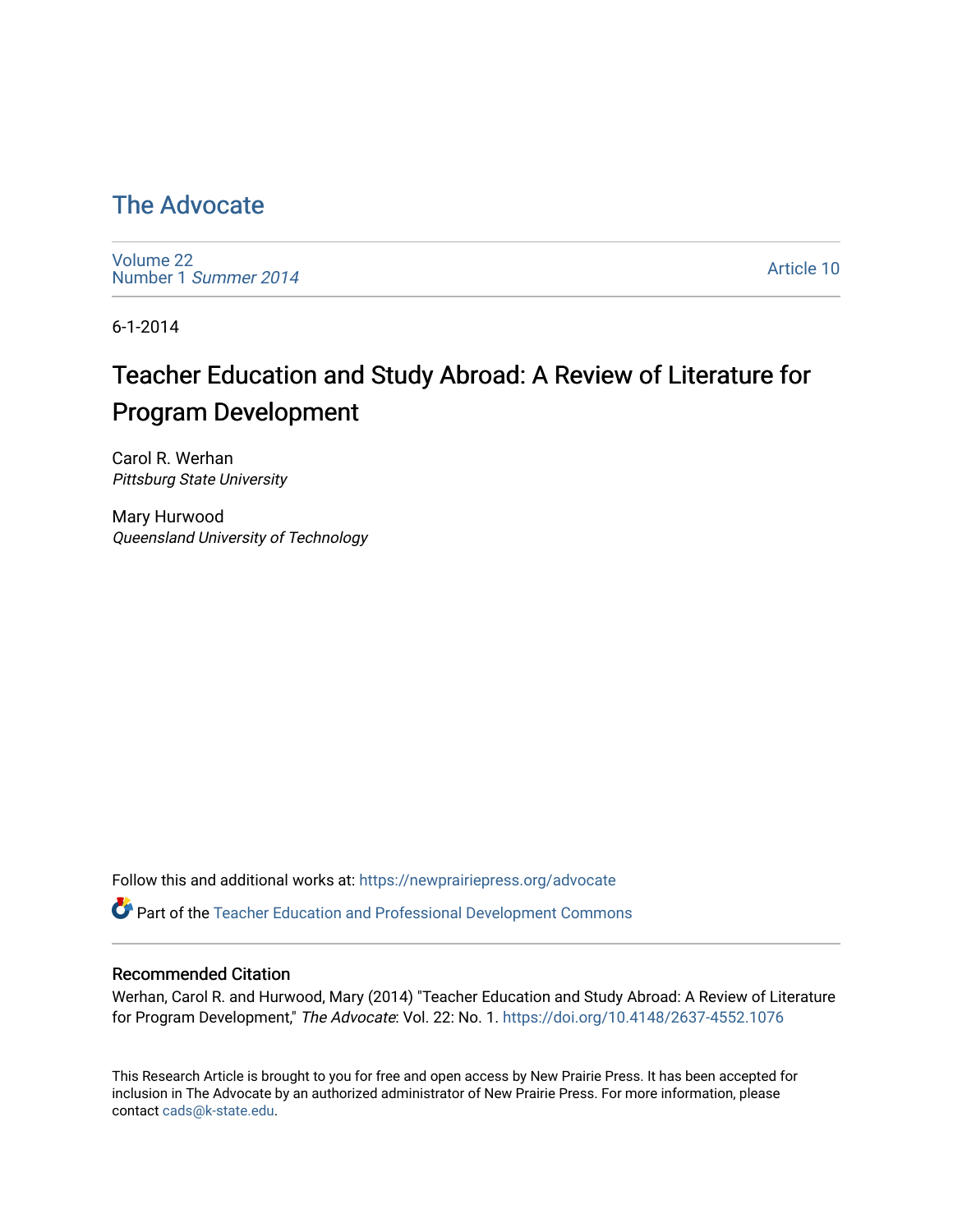### Teacher Education and Study Abroad: A Review of Literature for Program Development

### Abstract

Designing study abroad programs, particularly those involving international field experiences for preservice teacher education students, can be daunting with much of the research focusing on learning outcomes. This review of literature on considerations for program design will provide the road map for the development of a successful international partnership for teacher preparation.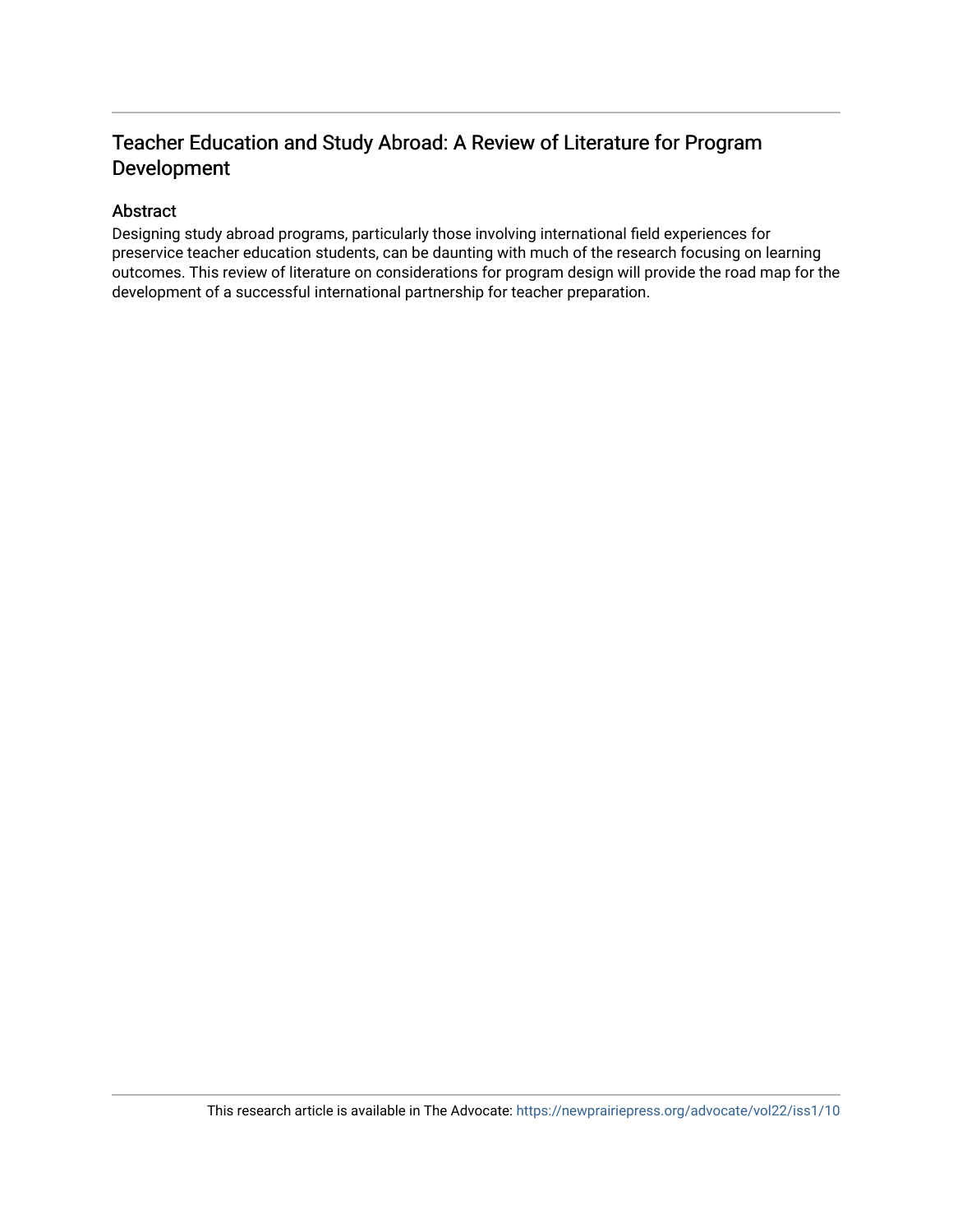# **Teacher Education and Study Abroad: A Review of Literature for Program Development**

**Carol R. Werhan Pittsburg State University Mary Hurwood Queensland University of Technology**

# **Authors Bibliography**

Mary J. Hurwood is the International and Engagement Manager for the Faculty of Education at the Queensland University of Technology in Brisbane, Australia. She has worked in international education since 2003, managing a broad range of educational activities including short-term study abroad programs, transnational/ offshore education, professional development training, and aid-funded consultancies and projects. She completed a Master of Education (International Education) from the University of Sydney in 2010.

Carol R. Werhan, Ph.D. was the Director of International and Field Experience in the College of Education at Minnesota State University, Mankato. While in this role, Dr. Werhan developed and directed study abroad experiences for pre-service teachers in Australia, Mexico, and the United Arab Emirates. Currently, Dr. Werhan is an associate professor and teacher educator in the department of family and consumer sciences at Pittsburg State University in Pittsburg, KS.

## **Abstract**

Designing study abroad programs, particularly those involving international field experiences for preservice teacher education students, can be daunting with much of the research focusing on learning outcomes. This review of literature on considerations for program design will provide the road map for the development of a successful international partnership for teacher preparation.

## **Introduction**

Designing study abroad (SA) programs, particularly those involving international field experiences for preservice teacher education students can be daunting. Much of the literature relating to SA focuses on the impacts or outcomes for students who study abroad and there is much less emphasis on the issue of program design for SA practitioners. Yet as Kenneth Cushner (2009) has noted: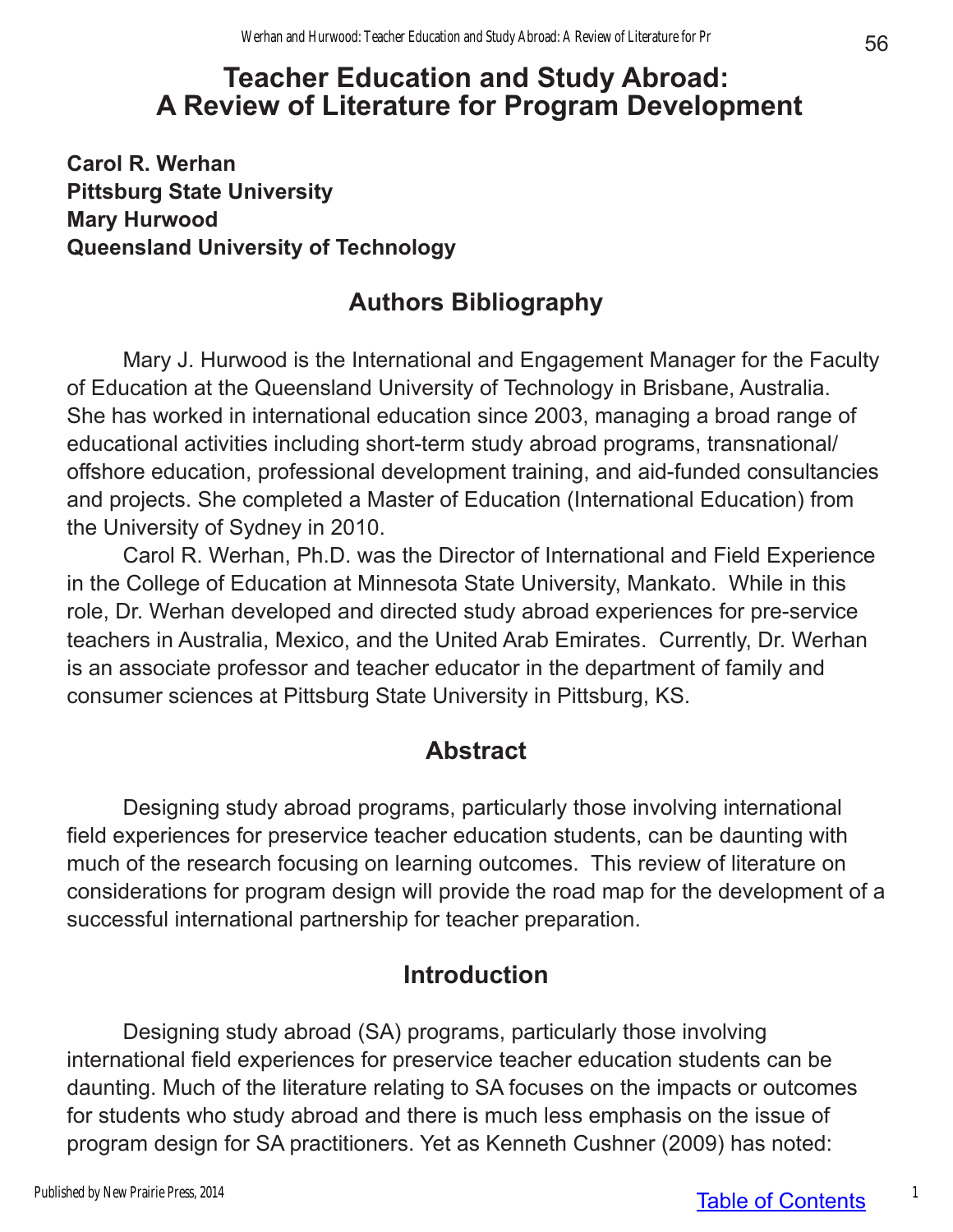#### *The Advocate, Vol. 22, No. 1 [2014], Art. 10*

"Achieving positive impact on intercultural development as a result of study abroad depends on the quality and design of the experience, the degree of immersion into the host culture, opportunities to develop relationships with people from the culture, and program support for guided critical cultural self-reflection" (p. 158). Without good program design, the quality of SA outcomes can readily be called into question.

Pittsburg State University (PSU) was looking for an opportunity to include a high quality international student teaching program within their teacher preparation program. Upon the hiring of a new teacher educator , whom had been part of the development of an international partnership between Queensland University of Technology, Faculty of Education and the Minnesota State, Mankato, College of Education, PSU accepted the offer to be a part of the expansion of the partnership. Study abroad opportunities for students in countries such as Australia and the USA are increasing dramatically, with funding provided by governments and higher education institutions to support the outbound mobility of their students. This support is usually explained using neoliberal discourses associated with globalisation; namely, that international experience brings economic benefits to the individual SA 'consumer' in the form of increased competitiveness in the global job market (Lewin 2009; Schellenberg 2004) and to the national economy in terms of developing interculturally competent workers of the future (Spellings 2007; Spring 2008). There can often be a humanistic element to SA discourses as well, for example, in the idea of developing world or global citizens who take action "to create a more just global society" (Fujikane 2003, p.145; Lewin 2009). Attached to these discourses are some common assumptions about SA, some of which are embodied in the words of former US Secretary of Education, Margaret Spellings (2007): "When students study abroad, they learn about more than just their major. They learn about other cultures and countries. They learn how to bridge barriers and build friendships. And they learn what it takes to succeed in the highly competitive global economy" (p. 4). Thus, students who participate in SA experiences are encouraged to believe that their travel overseas will bring automatic benefits.

Globalisation, too, has had its impact on teacher education. Increasingly, teachers in many Western countries are teaching students from diverse cultural, ethnic and socio-economic backgrounds and, to be effective, need "to understand deeply a wide array of things about learning, social and cultural contexts, and teaching and be able to enact these understandings in complex classrooms" (Darling-Hammond 2006, p. 302). In addition, teachers are expected to prepare all of their students to be interculturally competent global citizens (Cushner 2008), which presupposes that teachers already possess these attitudes and skills themselves. Yet it is pointed out, teachers in countries such as the USA are a largely homogenous group of white, middle class females who have little or no international experience, and teacher education students are not much different (Cushner 2008; Darling-Hammond 2006). Given the reality of the teaching profession, there are persistent calls for teacher https://newprairiepress.org/advocate/vol22/iss1/10 DOI: 10.4148/2637-4552.1076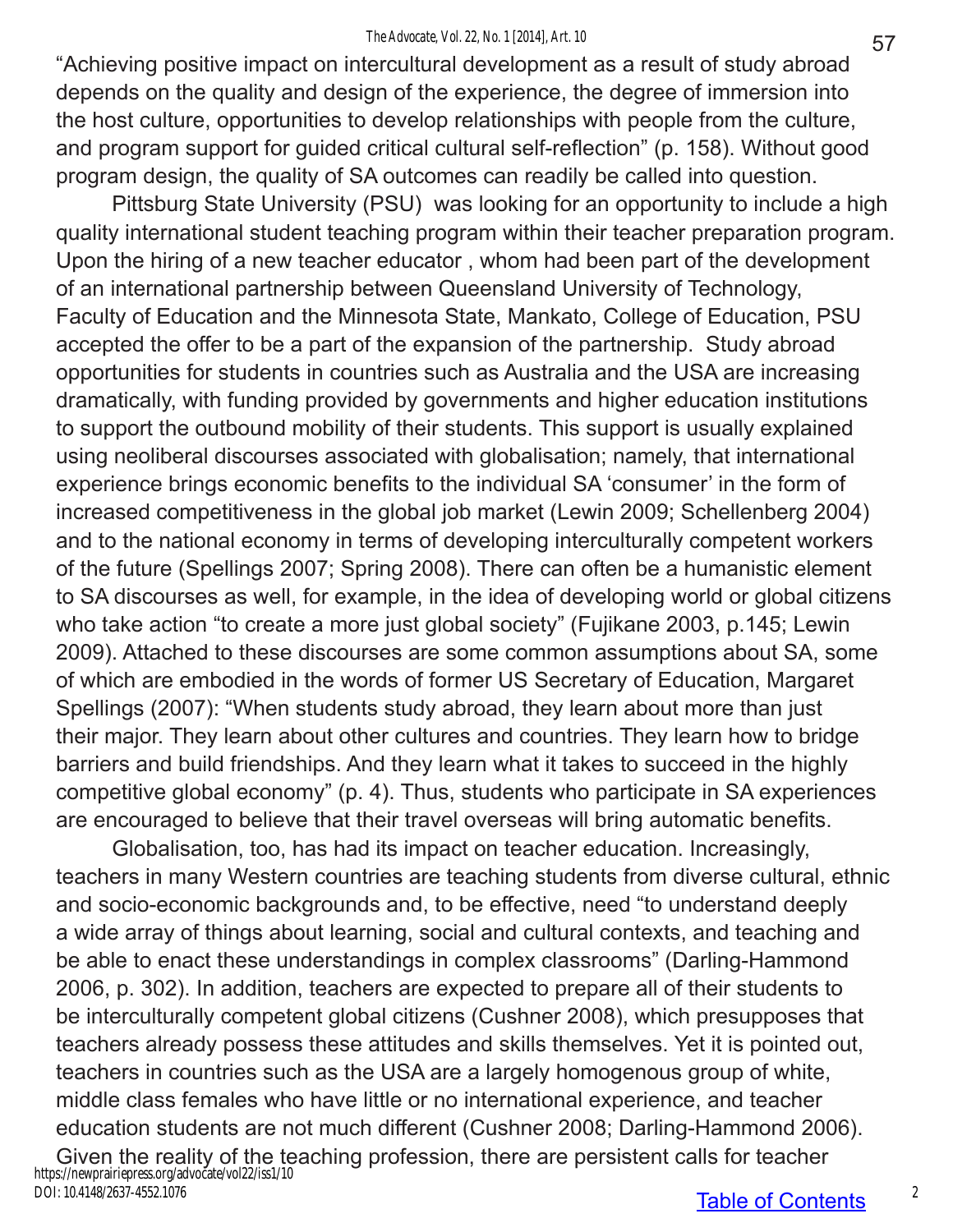education programs to incorporate an international perspective, particularly through the cognitive and experiential learning provided by SA programs (Cushner 2008; Darling-Hammond 2006). However, there are considerable barriers to participation in SA for teacher education students. Cushner (2009) cites numerous reasons why teacher education students are so under-represented in SA programs, including no requirements for foreign language or international competence by professional registration agencies, lack of time due to "an already overcrowded teacher education curriculum", very little encouragement from academic staff to pursue international opportunities and the cost factor (p. 155). However, short-term programming may overcome many of these obstacles. As Chieffo and Griffiths (2009) observe, shortterm programs have increased, most likely because they are more cost effective, they are more adaptable for disciplines with strict curriculum requirements, and "are better suited to students with little travel experience or who would struggle with being away from family and friends for an extended period"(p. 365).

## **Literature review**

When developing any SA experience, there are several general questions for practitioners to ask themselves at the outset: What are the objectives? Where will it be located? How long will it last? What type of SA experience will it be? The answers to each of these questions will help to determine the design of the SA program.

# **Objectives**

The first major thing to consider when designing a SA experience is what objectives the program is trying to achieve. Objectives may often be couched in different terms, but "academic and intercultural competencies are common to virtually all programs. Academic competency focuses on the specific discipline studied, while intercultural competency relates to the broad goal of enhancing student appreciation of differences among cultures" (Anderson *et al* 2006, p. 458). Increasingly, there is a call for students to undertake a SA experience to develop generic skills and attitudes for 'global citizenship' (Lewin 2009), and far less emphasis is placed on acquiring knowledge of a specific culture. Instead, specific knowledge acquisition in SA has transferred from the cultural arena to the discipline area, so that students can be exposed to a broader understanding of their discipline, which in turn is considered to increase their competitiveness in the global job market (Lewin 2009).

# **Location**

For countries like the USA and Australia, one of the major considerations for SA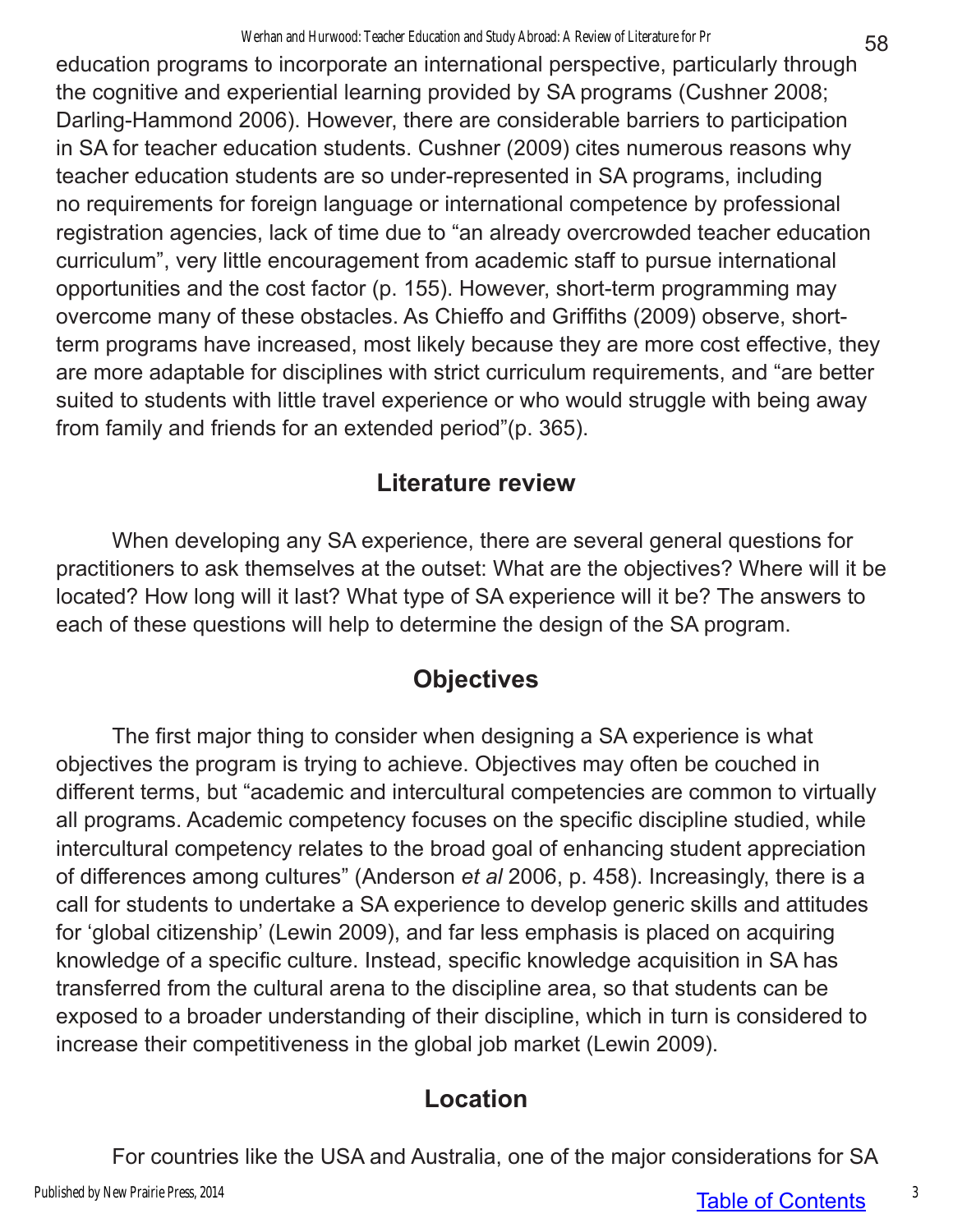#### *The Advocate, Vol. 22, No. 1 [2014], Art. 10*

is whether it will be a meaningful overseas experience if students spend their time in another English-speaking country. There are differing views on this. On the one hand, it is believed that in English-speaking countries, program content is 'dumbed down' and students are less likely to be challenged to experience real cultural learning (Lewin 2009). Also where language is shared by host and SA student, there is a danger that students will assume that a closer relationship of trust exists with the host than is actually the case, potentially leading to conflicts in communication (Cushner 2009). On the other hand, some argue that where foreign language learning is not an objective of the SA program, useful discipline and culture learning can take place in Englishspeaking countries (Anderson *et al* 2006). Furthermore, there are concerns about SA experiences in so-called 'exotic' locations that suggest the experience is more akin to adventure tourism than a serious academic undertaking (Woolf 2007).

### *Type*

A further consideration is whether students should be sent abroad individually to be fully immersed in the host country and culture, or whether it is more desirable to send students abroad as a cohort accompanied by faculty from their home institution. Programs which follow this second model are often referred to as 'island' programs and have been criticized for limiting the opportunities for students to make contact with people from the host country and to immerse themselves in their culture (Chieffo and Griffiths 2009; Woolf 2007). On the other hand, research has shown that island programs are regarded positively by the students who participate in them, because of the opportunities for discussion and reflection with one's peers about the program and one's own national identity (Fry *et al* 2009; Woolf 2007). The full-immersion model is regarded by some to be the ideal (Cushner 2009; Mahon and Cushner 2002), while others see full-immersion as not allowing students the intellectual space or separation for the "analysis and retrospection" needed for meaningful learning (Woolf 2007, p. 497; also Chieffo and Griffiths 2009). In the same vein, Jane Jackson (2008, p. 357) states that "[r]esidence in the host culture does not automatically produce interculturality", suggesting that immersion must always be tempered by opportunities for reflection and discussion.

## *Duration*

A final general consideration for practitioners is the duration of the SA experience. The traditional model of SA was based on a year spent overseas, but then the semester model of study abroad became the norm (Lewin 2009; Woolf 2007). Increasingly, however, short-term programs of less than a semester's duration are being developed and *are* fast replacing the other two models as the one preferred by students (Chieffo and Griffiths 2009). Short-term programming in SA is regarded as a positive by many practitioners for enabling a greater number of students to https://newprairiepress.org/advocate/vol22/iss1/10 DOI: 10.4148/2637-4552.1076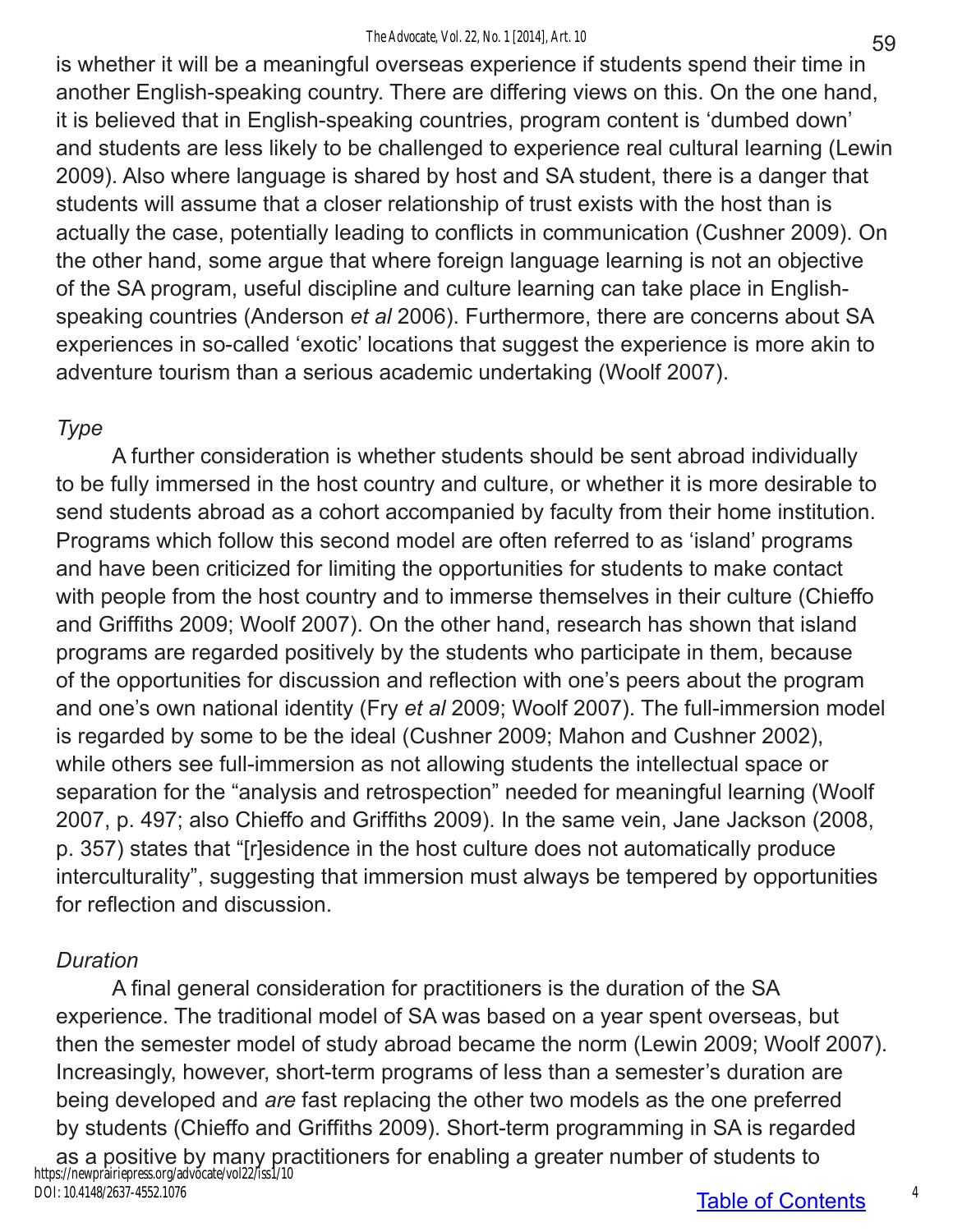have an overseas experience and thereby democratizing SA (Chieffo and Griffiths 2009). However, short-term programming has been criticized for being "academically lightweight and culturally superficial" (Chieffo and Griffiths 2009, p. 378; also Woolf 2007) and it has been questioned whether any real learning can take place in a program of only a few weeks' duration. However, there is research to indicate that there are learning gains even from programs lasting three or four weeks (Anderson *et al* 2006; Jackson 2008) provided "that questions of program design [receive] at least as much attention as the consideration of length" (Chieffo and Griffiths 2009, p. 368).

While these general considerations have been dealt with in isolation from one another here, it is clear that in practice they are closely interconnected with each other. Factors that impact on one decision will also impact on other decisions, and will generate more specific considerations related to program design. For example, for an overseas field experience for preservice teachers, setting objectives, choosing the location and type of program, and deciding how long the program will run, will only be the starting point for further considerations about program design. In this case, additional key considerations emerge from the literature, focusing particularly on the issues of program structure, opportunities for immersion and interaction, experiences of dissonance or disequilibrium, and faculty support to facilitate critical reflection.

## *Program structure*

For an overseas field experience for preservice teachers, structuring the program to include comprehensive pre-departure briefings, clear expectations for the running of the program in the host country and post-program debriefing after the return to the home country is considered to contribute to the quality of students' overseas experiences and their overall learning outcomes (Brindley *et al* 2009; Cushner 2009; Malewski and Phillion 2009; Pence and Macgillivray 2008; Sahin 2008). Ideally, the overseas experience should be an integrated part of the overall teacher education program, and not a stand-alone component (Tang and Choi 2004) and should share similarities with the structure of field experience at home (Brindley *et al* 2009; Pence and Macgillivray 2008). As part of structuring a program, Pence and Macgillivray (2008) cite "onsite academic assignments, follow-up, and evaluation [as] essential for a meaningful and educational experience" ( p. 15), although Tang and Choi (2004) warn that "tasks/assignments unrelated to cross-cultural experiences need to be kept to a minimum" (p. 61).

## *Interaction*

For the overseas field experience to be worthwhile, various authors argue that there needs to be a significant degree of immersion and interaction with the host community (Cushner 2009; Mahon and Cushner 2002; Moseley *et al* 2008; Pence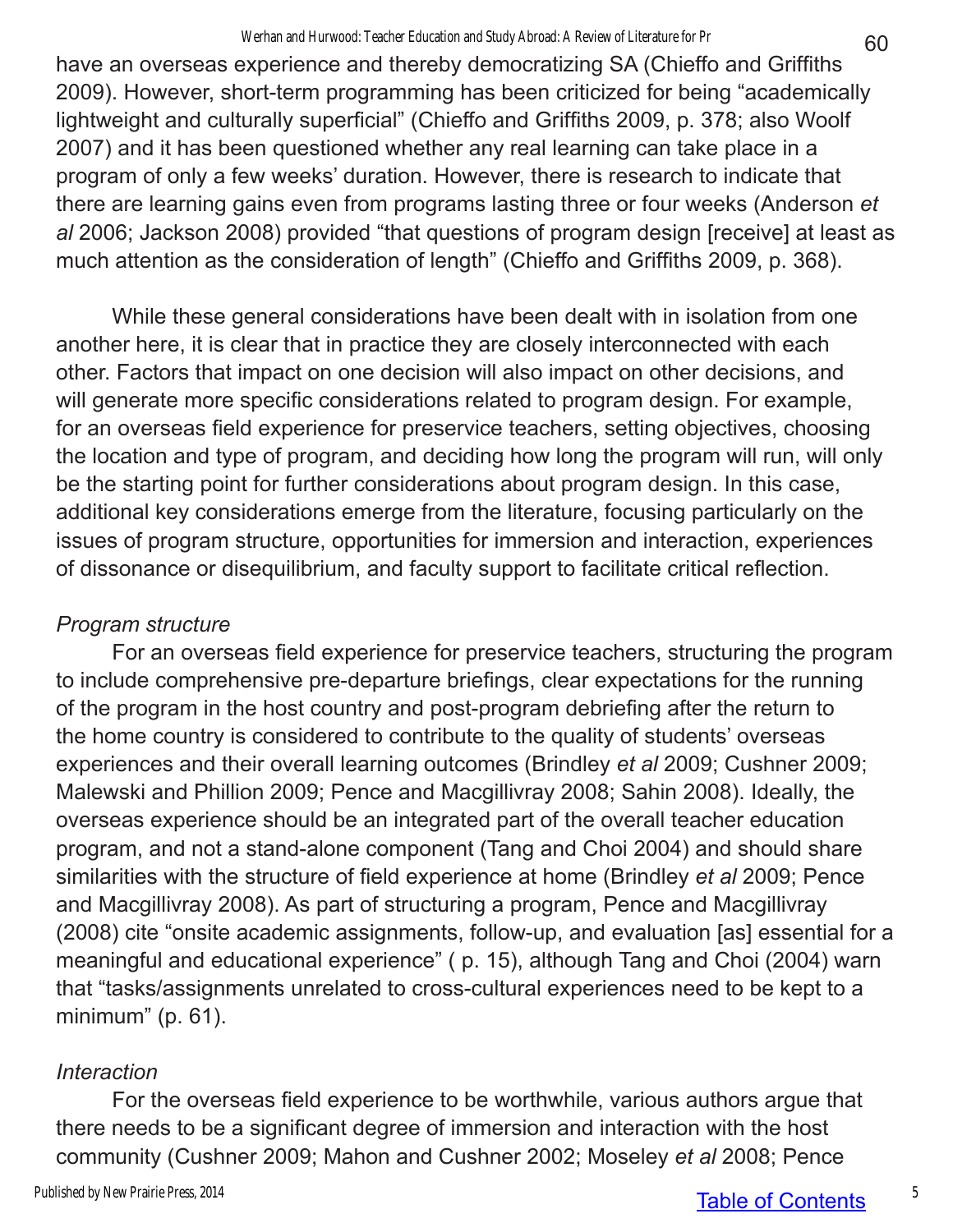and Macgillivray 2008). This does not necessarily preclude cohort-based or 'island' programs, but where these models are used, program designers should ensure that students have opportunities to interact directly with local people, particularly in the teaching placement and by using homestay accommodation (Pence and Macgillivray 2008).

## *Dissonance*

A more challenging consideration for program designers is the need for students to experience situations during their field experience which directly challenge their assumed knowledge and beliefs. This is variously referred to as 'dissonance' (Brindley *et al* 2009; Tang and Choi 2004), 'cultural disequilibrium' (Cushner 2009), or 'being outside one's comfort zone' (Pence and Macgillivray 2008; Mahon and Cushner 2002). This dissonance or disequilibrium is required for students to undergo a transformation of their worldview and therefore to gain greater benefit from the overseas experience (Mahon and Cushner 2002; Moseley *et al* 2008). Conversely, there is a danger that students who do not feel challenged by their new circumstances are not actually aware of cultural differences and so tend to minimize any differences that they do encounter; in such cases, their personal and professional growth is likely to be slight.

## *Support*

Where dissonant situations occur, it is especially important that program designers also plan for students to receive direct support to facilitate critical reflection about the experience (Brindley *et al* 2009; Moseley *et al* 2008; Pence and Macgillivray 2008; Tang and Choi 2004). This may be provided by home institution faculty or by staff from the host institution, where relationships have been developed with the students to allow frank and open discussion (Brindley *et al* 2009). For transformational learning to occur, students need to be encouraged to go beyond their own perspectives (Pence and Macgillivray 2008) and potentially to question how they are perceived by members of the host community (Malewski and Phillion 2009).

# **Conclusions**

SA program design is not a straightforward matter and certainly does not remain static. Good practice in study abroad requires SA practitioners to place greater emphasis on issues of design and be prepared to improve their design in response to the needs of students. The many considerations that go into designing an SA program suggest that good design should not be left to chance or even common sense, but should be done in an informed and intelligent way.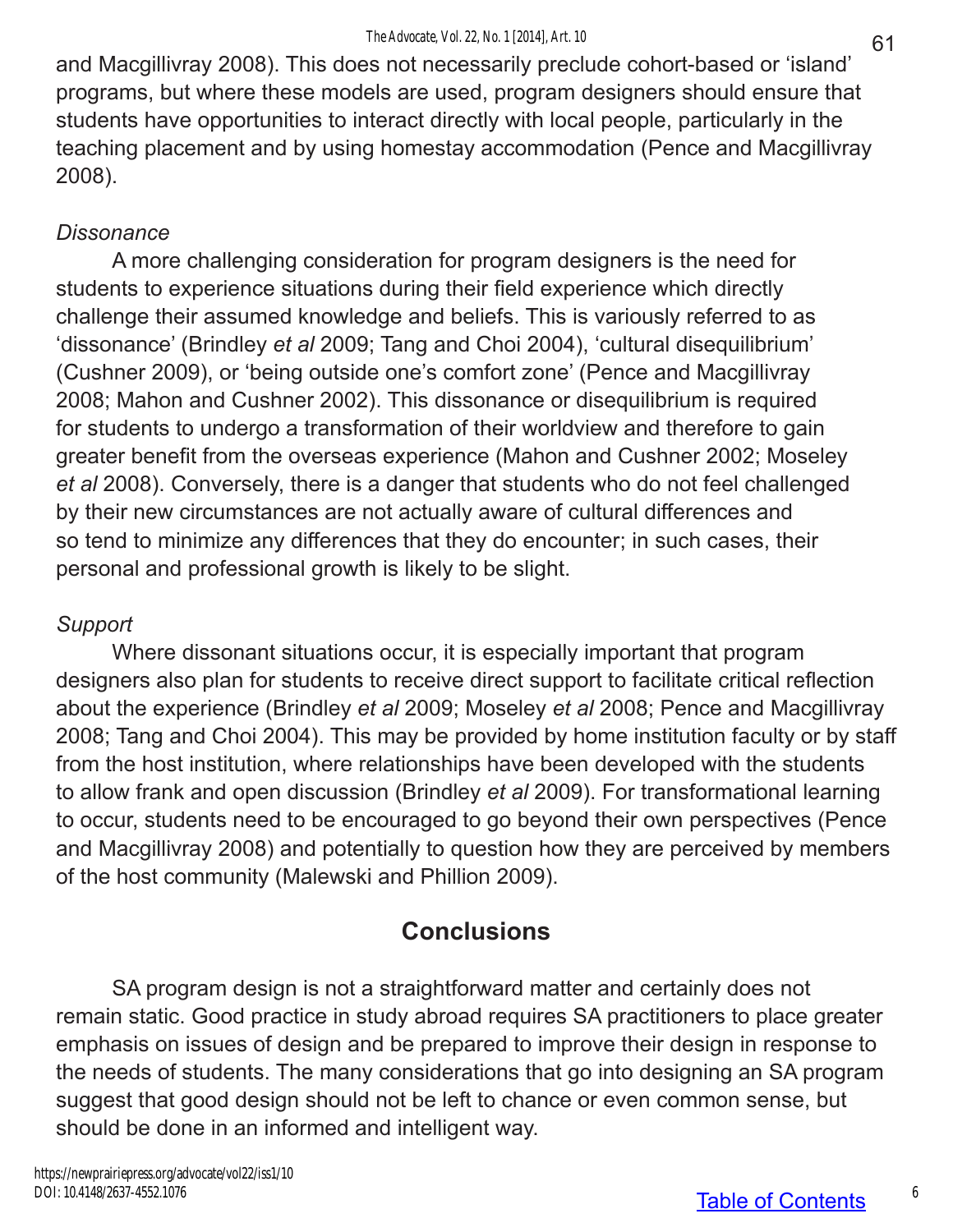# **References**

- Anderson, P.H., Lawton, L., Rexeisen, R.J. and Hubbard, A.C. (2006) Short-term study abroad and intercultural sensitivity: A pilot study. *International Journal of Intercultural Relations* 30: 457-469.
- Bell, J. (2005) *Doing your Research Project: A Guide for First-time Researchers in Education, Health and Social Science.* (4th Ed.) Maidenhead: Open University Press.
- Brindley, R., Quinn, S. and Morton, M.L. (2009) Consonance and dissonance in a study abroad program as a catalyst for professional development of pre-service teachers. *Teaching and Teacher Education* 25: 525-532.
- Chieffo, L. and Griffiths, L. (2009) Increasing Acceptance of Short-Term Study Abroad. In: R. Lewin (ed.) *The Handbook of Practice and Research in Study Abroad: Higher Education and the Quest for Global Citizenship.* Hoboken, NJ: Routledge, pp. 365- 380.
- Cresswell, J.W. (2008) *Educational Research: Planning, Conducting and Evaluating Quantitative and Qualitative Research*. (3rd ed.) Upper Saddle River, NJ: Pearson Education, Inc.
- Cushner, K. (2008) International socialization of young people: Obstacles and opportunities. *International Journal of Intercultural Relations* 32: 164-173.
- Cushner, K. (2009) The Role of Study Abroad in Preparing Globally Responsible Teachers. In: R. Lewin (ed.) *The Handbook of Practice and Research in Study Abroad: Higher Education and the Quest for Global Citizenship.* Hoboken, NJ: Routledge, pp. 151-169.
- Darling-Hammond, L. (2006) Constructing 21st-century teacher education. *Journal of Teacher Education* 57(3): 300-314.
- Fry, G.W., Paige, R.M., Jon, J-E., Dillow, J. and Nam, K-A. (2009) Study Abroad and its Transformative Power. *Occasional Papers on International Educational Exchange 32.* Portland, ME: Council on International Educational Exchange.
- Fujikane, H. (2003). Approaches to Global Education in the United States, the United Kingdom and Japan. *International Review of Education 49*(1-2), 133-152.
- Jackson, J. (2008) Globalization, internationalization, and short-term stays abroad. *International Journal of Intercultural Relations* 32: 349-358.
- Lewin, R. (2009) Introduction: The Quest for Global Citizenship through Study Abroad. In: R. Lewin (ed.) *The Handbook of Practice and Research in Study Abroad: Higher Education and the Quest for Global Citizenship.* Hoboken, NJ: Routledge, pp. xiii xxii.
- Mahon, J. and Cushner, K. (2002) The overseas student teaching experience: Creating optimal culture learning. *Multicultural Perspectives* 4(3): 3-8.